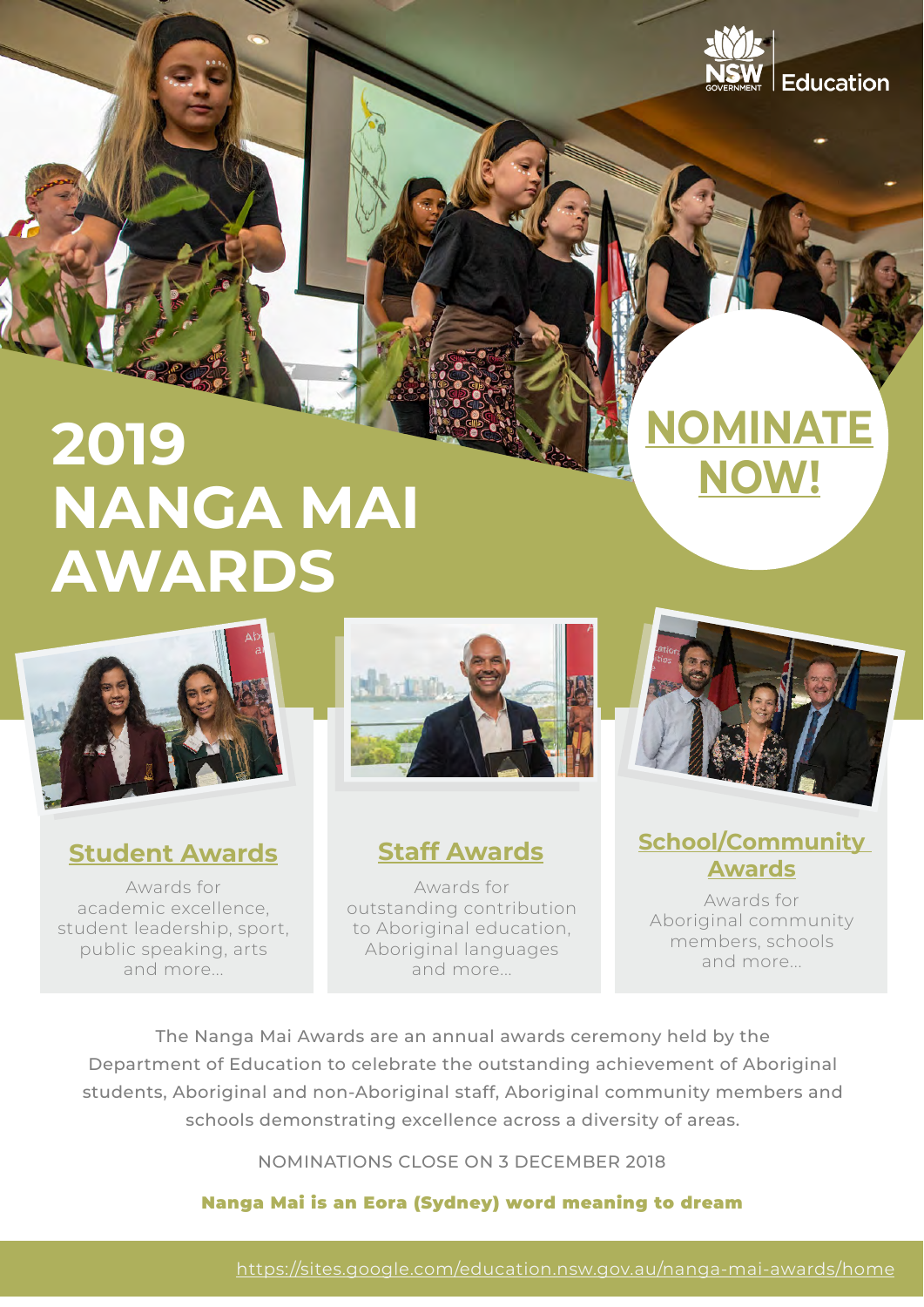

## Student Awards - Endorsement Form

#### **2019 Nanga Mai Awards – Student Award Category (Please tick one box)**

- Encouragement award
- Outstanding student engagement award
- Outstanding achievement in sport award
- Outstanding performing/creative/visual arts award
- Outstanding achievement in public speaking award
- Student leadership award
- Academic excellence award

**Award Nominee Name:**

#### **Nominator Details:**

| Name:           |  |
|-----------------|--|
| <b>Contact:</b> |  |
| Email:          |  |

#### **Nomination Endorsement Details – this section MUST be completed**

#### **Local/Regional AECG President Endorsement:**

If you are unsure who your AECG President is please contact the NSW AECG on 02 9550 5666.

#### **Local/Regional AECG President Name:**

#### **Local/Regional AECG President Signature:**

**Date of approval:**

#### **School Principal Endorsement:**

**School Principal Name:**

**School Principal Signature:**

**Date of approval:**

Please attach this form to your online nomination at:

<https://sites.google.com/education.nsw.gov.au/nanga-mai-awards/>

*If you require assistance please contact Aboriginal Education and Communities Directorate on 9244 5565.*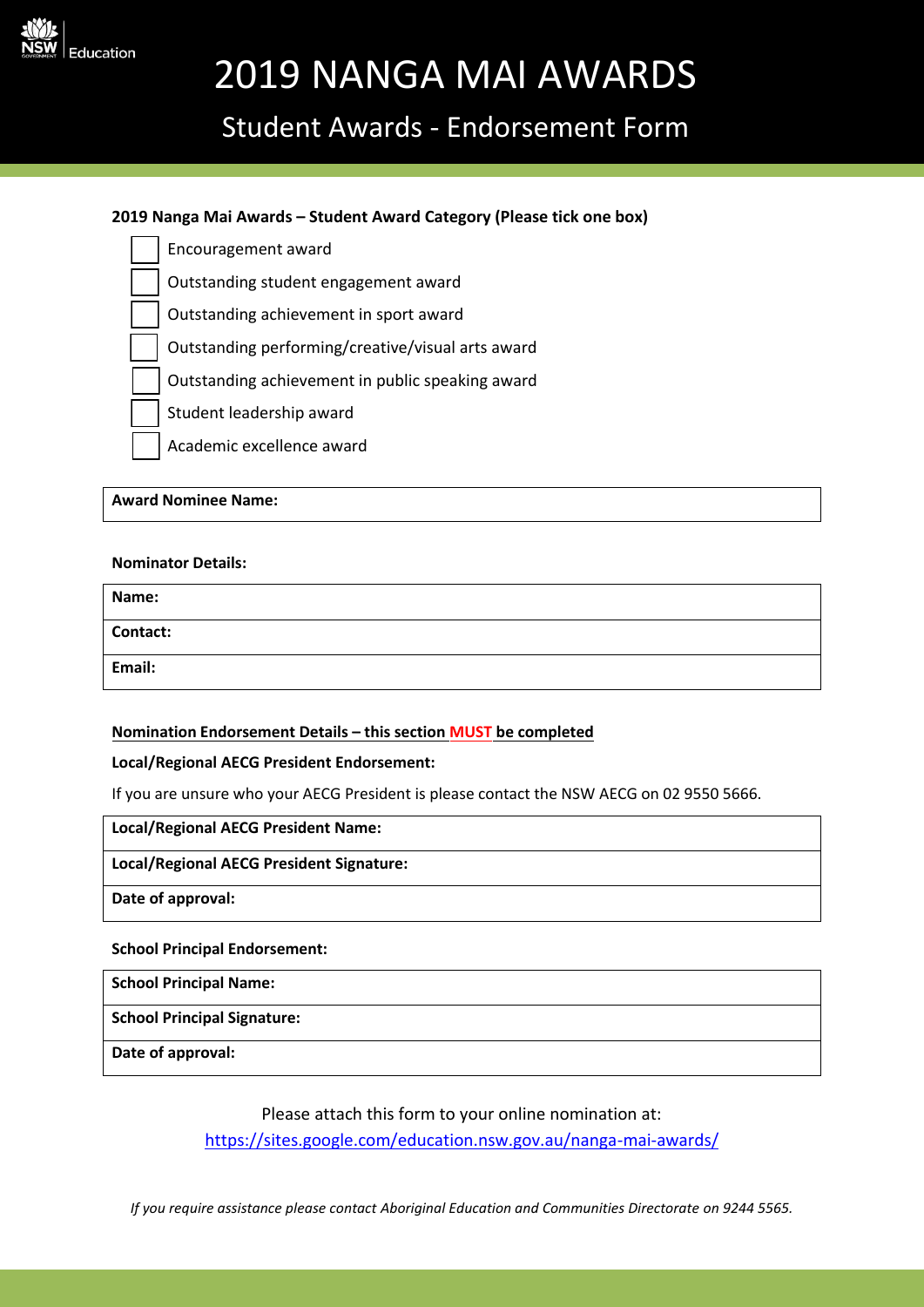

### Staff Awards - Endorsement Form

#### **2019 Nanga Mai Awards – Staff Award Category (Please tick one box)**

Award for outstanding contribution to educational achievement by an Aboriginal staff member Award for outstanding contribution to educational achievement by a non-Aboriginal staff member Award for outstanding leadership in Aboriginal education

Award for outstanding leadership in Aboriginal languages

#### **Award Nominee Name:**

#### **Nominator Details:**

| Name:    |  |
|----------|--|
| Contact: |  |
| Email:   |  |

#### **Nomination Endorsement Details – this section MUST be completed**

#### **Local/Regional AECG President Endorsement:**

If you are unsure who your AECG President is please contact the NSW AECG on 02 9550 5666.

#### **Local/Regional AECG President Name:**

#### **Local/Regional AECG President Signature:**

**Date of approval:**

#### **Principal/Supervisor Endorsement:**

**Principal/Supervisor Name:**

**Principal/Supervisor Signature:**

**Date of approval:**

Please attach this form to your online nomination at:

<https://sites.google.com/education.nsw.gov.au/nanga-mai-awards/>

*If you require assistance please contact Aboriginal Education and Communities Directorate on 9244 5565.*